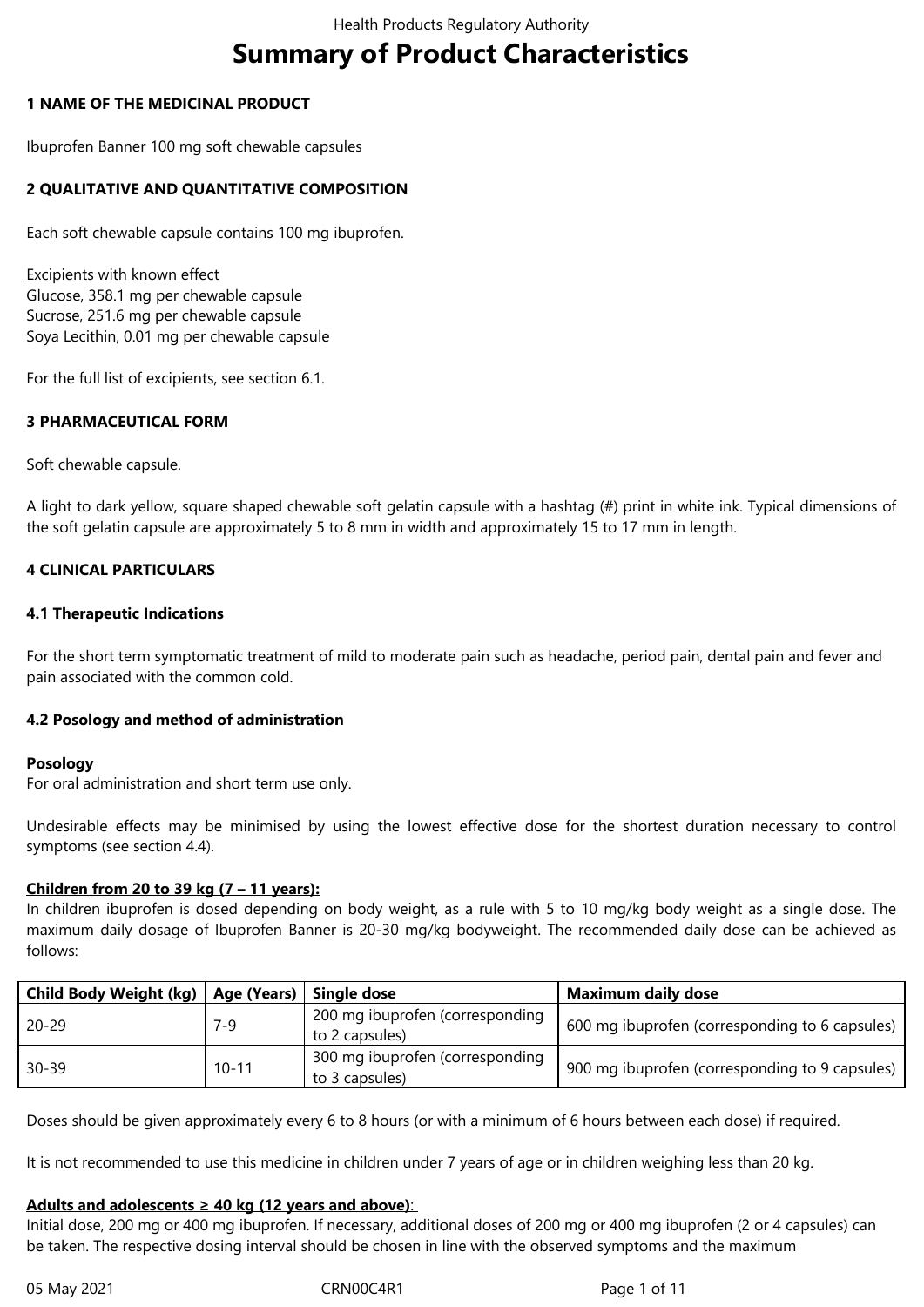recommended daily dose. It should not be below 6 hours. A total dose of 1200 mg ibuprofen should not be exceeded in any 24-hour period.

| <b>Body weight</b><br>(Age)            | Single dose                        | Maximum daily dose                     |
|----------------------------------------|------------------------------------|----------------------------------------|
| ≥40kg                                  | 200 mg or 400 mg ibuprofen         | 1200 mg ibuprofen (corresponding to 12 |
| (Adults and adolescents from 12 years) | (corresponding to 2 or 4 capsules) | capsules)                              |

In children and adolescents aged 7 to 17 years, you must talk to a doctor if you do not feel better or if you feel worse after 3 days. In adults, you must talk to a doctor if you do not feel better or if you feel worse after 3 days in case of fever or after 4 days in case of pain.

#### **Special populations**

Elderly:

No dose reduction is required in elderly patients (see Section 4.4).

Renal impairment:

No dose reduction is required in patients with mild to moderate impairment to renal function (patients with severe renal insufficiency, see section 4.3).

Hepatic impairment:

No dose reduction is required in patients with mild to moderate impairment to hepatic function (patients with severe hepatic dysfunction, see section 4.3).

#### **Method of administration**

For oral administration.

The product should be chewed before swallowing. No water needed.

#### **4.3 Contraindications**

Hypersensitivity to ibuprofen, peanut or soya or to any of the excipients listed in section 6.1.

Patients who have previously shown hypersensitivity reactions (e.g. asthma, rhinitis, angioedema or urticaria) associated with the intake of acetylsalicylic acid (ASA) or other non-steroidal anti-inflammatory drugs (NSAIDs).

Active or history of recurrent peptic ulcer/haemorrhage (two or more distinct episodes of proven ulceration or bleeding).

History of upper gastrointestinal bleeding or perforation, related to previous NSAIDs therapy.

Severe hepatic failure, renal failure or heart failure (NYHA Class IV) (See section 4.4, Special warnings and precautions for use).

Last trimester of pregnancy (See section 4.6).

Cerebrovascular or other active bleeding.

Unclarified blood-formation disturbances.

Severe dehydration (caused by vomiting, diarrhoea or insufficient fluid intake).

#### **4.4 Special warnings and precautions for use**

#### *Respiratory:*

 - Bronchospasm may be precipitated in patients suffering from or with a previous history of bronchial asthma or allergic disease.

*Other NSAIDs:*

05 May 2021 **CRNOOC4R1** CRNOOC4R1 **Page 2 of 11**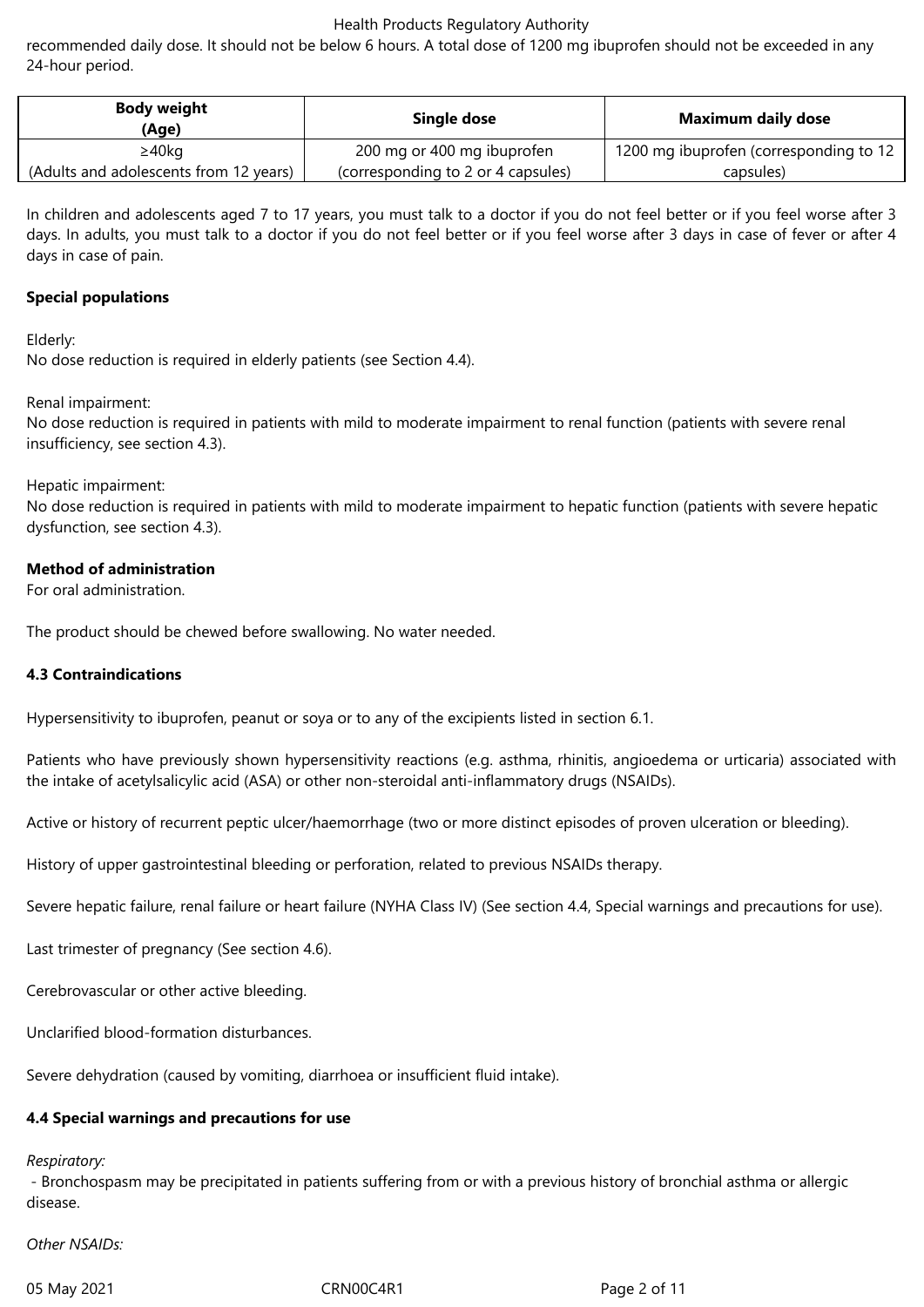- The use of Ibuprofen with concomitant NSAIDs including cyclooxygenase-2 selective inhibitors should be avoided (see section 4.5).

*SLE and mixed connective tissue disease:*

- Systemic lupus erythematosus and mixed connective tissue disease - increased risk of aseptic meningitis (see section 4.8).

## *Porphyrin metabolism:*

- Caution is required in patients with congenital disorder of porphyrin metabolism (e.g. acute intermittent porphyria).

# *Renal:*

- Renal impairment as renal function may further deteriorate (See section 4.3 and Section 4.8).

- There is a risk of renal impairment in dehydrated children and adolescents.

 - In general terms, the habitual intake of painkillers, particularly on combination of several pain-relieving active substances, may lead to permanent renal damage with the risk of renal failure (analgesic nephropathy).

## *Hepatic:*

- Hepatic dysfunction (See section 4.3 and Section 4.8).

# *Surgery:*

- Caution is required directly after major surgery.

## *Allergy:*

 - Caution is required in patients who react allergically to other substances, as an increased risk of hypersensitivity reactions occurring also exists for them on use of Ibuprofen Banner.

- In patients who suffer from hay-fever, nasal polyps or chronic obstructive respiratory disorders as an increased risk exists for them of allergic reactions occurring. These may present as asthma attacks (so-called analgesic asthma), Quincke's oedema or *urticaria.*

 - Severe acute hypersensitivity reactions (for example anaphylactic shock) are observed very rarely. At the first signs of hypersensitivity reaction after using Ibuprofen Banner therapy must be stopped. Medically required measures, in line with the symptoms, must be initiated by specialist personnel.

# *Cardiovascular and cerebrovascular effects:*

 - Caution (discussion with doctor or pharmacist) is required prior to starting treatment in patients with a history of hypertension and/or heart failure as fluid retention, hypertension and oedema have been reported in association with NSAID therapy.

 - Clinical studies suggest that use of ibuprofen, particularly at a high dose (2400 mg/day) may be associated with a small increased risk of arterial thrombotic events (for example myocardial infarction or stroke). Overall, epidemiological studies do not suggest that low dose ibuprofen (e.g. £ 1200 mg/day) is associated with an increased risk of arterial thrombotic events. Patients with uncontrolled hypertension, congestive heart failure (NYHA II-III), established ischaemic heart disease, peripheral arterial disease, and/or cerebrovascular disease should only be treated with ibuprofen after careful consideration and high doses (2400 mg/day) should be avoided. Careful consideration should also be exercised before initiating long-term treatment of patients with risk factors for cardiovascular events (e.g. hypertension, hyperlipidaemia, diabetes mellitus, smoking), particularly if high doses of ibuprofen (2400 mg/day) are required.

# *Impaired female fertility:*

 - There is limited evidence that drugs which inhibit cyclo-oxygenase/ prostaglandin synthesis may cause impairment of female fertility by an effect on ovulation. This is reversible upon withdrawal of treatment.

# *Gastrointestinal:*

 - NSAIDs should be given with care to patients with a history of gastrointestinal disease (ulcerative colitis, Crohn's disease) as these conditions may be exacerbated (see section 4.8).

 - GI bleeding, ulceration or perforation, which can be fatal, has been reported with all NSAIDs at any time during treatment, with or without warning symptoms or a previous history of serious GI events.

 - The risk of GI bleeding, ulceration or perforation is higher with increasing NSAID doses, in patients with a history of ulcer, particularly if complicated with haemorrhage or perforation (see section 4.3), and in the elderly. These patients should commence treatment on the lowest dose available.

 - Combination therapy with protective agents (e.g. misoprostol or proton pump inhibitors) should be considered for these patients, and also for patients requiring concomitant low dose acetylsalicylic acid, or other drugs likely to increase gastrointestinal risk (see below and 4.5).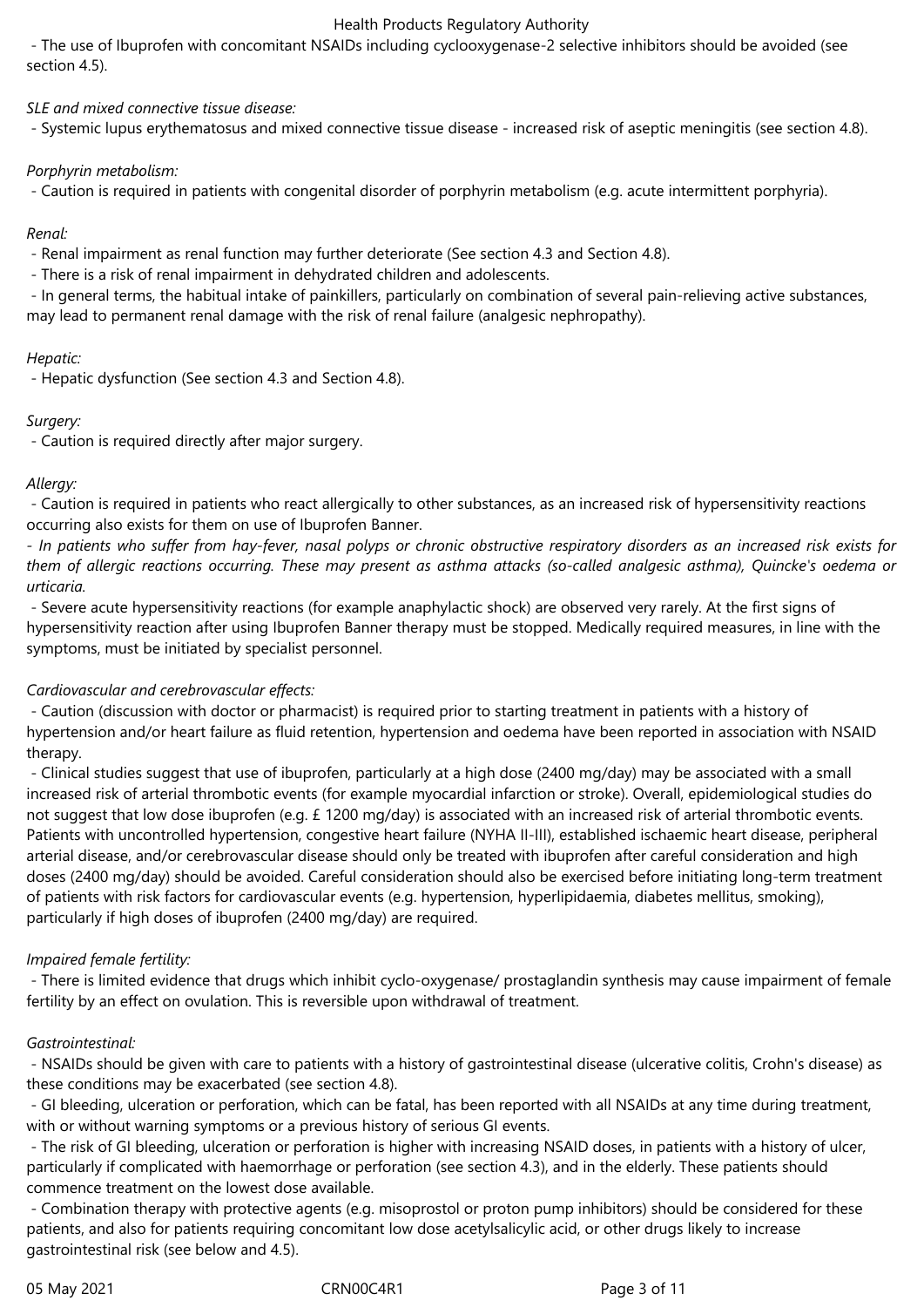- Patients with a history of GI toxicity, particularly when elderly, should report any unusual abdominal symptoms (especially GI bleeding) particularly in the initial stages of treatment.

 - Caution should be advised in patients receiving concomitant medications which could increase the risk of ulceration or bleeding, such as oral corticosteroids, anticoagulants such as warfarin, selective serotonin-reuptake inhibitors or anti-platelet agents such as acetylsalicylic acid (see section 4.5).

- When GI bleeding or ulceration occurs in patients receiving ibuprofen, the treatment should be withdrawn.

#### *Severe skin reactions:*

- Serious skin reactions, some of them fatal, including exfoliative dermatitis, Stevens-Johnson syndrome, and toxic epidermal necrolysis, have been reported rarely in association with the use of NSAIDs (see section 4.8). Patients appear to be at highest risk for these reactions early in the course of therapy: the onset of the reaction occurring in the majority of cases within the first month of treatment. Acute generalised exanthematous pustulosis (AGEP) has been reported in relation to ibuprofen-containing products. Ibuprofen should be discontinued at the first appearance of signs and symptoms of severe skin reaction, such as rash, mucosal lesions, or any other sign of hypersensitivity.

 - Exceptionally, varicella can be at the origin of serious cutaneous and soft tissues infectious complications. To date, the contributing role of NSAIDs in the worsening of these infections cannot be ruled out. Thus, it is advisable to avoid use of Ibuprofen Banner in case of varicella.

# *Masking of symptoms of underlying infections:*

Ibuprofen Banner 100 mg, soft chewable capsules can mask symptoms of infection, which may lead to delayed initiation of appropriate treatment and thereby worsening the outcome of the infection. This has been observed in bacterial community acquired pneumonia and bacterial complications to varicella. When Ibuprofen Banner 100 mg, soft chewable capsules is administered for fever or pain relief in relation to infection, monitoring of infection is advised. In non-hospital settings, the patient should consult a doctor if symptoms persist or worsen.

# *Platelet function:*

 - As NSAIDs can interfere with platelet function, they should be used with caution in patients with idiopathic thrombocytopenic purpura (ITP), intracranial haemorrhage and bleeding diathesis.

# *General considerations*

 - Undesirable effects may be minimised by using the lowest effective dose for the shortest duration necessary to control symptoms (see GI and cardiovascular risks below).

 - The elderly have an increased frequency of adverse reactions to NSAIDs especially gastrointestinal bleeding and perforation which may be fatal.

 - In prolonged administration of Ibuprofen Banner, regular checking of the liver values, the kidney function, as well as of the blood count, is required.

 - Prolonged use of any type of painkiller for headaches can make them worse. If this situation is experienced or suspected, medical advice should be obtained, and treatment should be discontinued. The diagnosis of medication overuse headache (MOH) should be suspected in patients who have frequent or daily headaches despite (or because of) the regular use of headache medications.

 - Through concomitant consumption of alcohol, active substance-related undesirable effects, particularly those that concern the gastrointestinal tract or the central nervous system, may be increased on use of NSAIDs.

- NSAIDs may mask symptoms of infection and fever.

 - This product contains glucose. Patients with rare hereditary problems of glucose-galactose malabsorption should not take this medicine.

 - This product contains sucrose. Patients with rare hereditary problems of fructose intolerance, glucose-galactose malabsorption or sucrase-isomaltase insufficiency should not take this medicine.

 - Ibuprofen Banner contains lecithin originating from soya oil. Patients who are allergic to peanut or soya should not use this medicinal product.

- This medicine contains less than 1 mmol sodium (23 mg) per soft chewable capsule, that is to say essentially 'sodium-free'.

# **4.5 Interaction with other medicinal products and other forms of interactions**

# **Ibuprofen should be avoided in combination with:**

 **- Other NSAIDs including cyclooxygenase-2 selective inhibitors:** Avoid concomitant use of two or more NSAIDs as this may increase the risk of adverse effects (see section 4.4).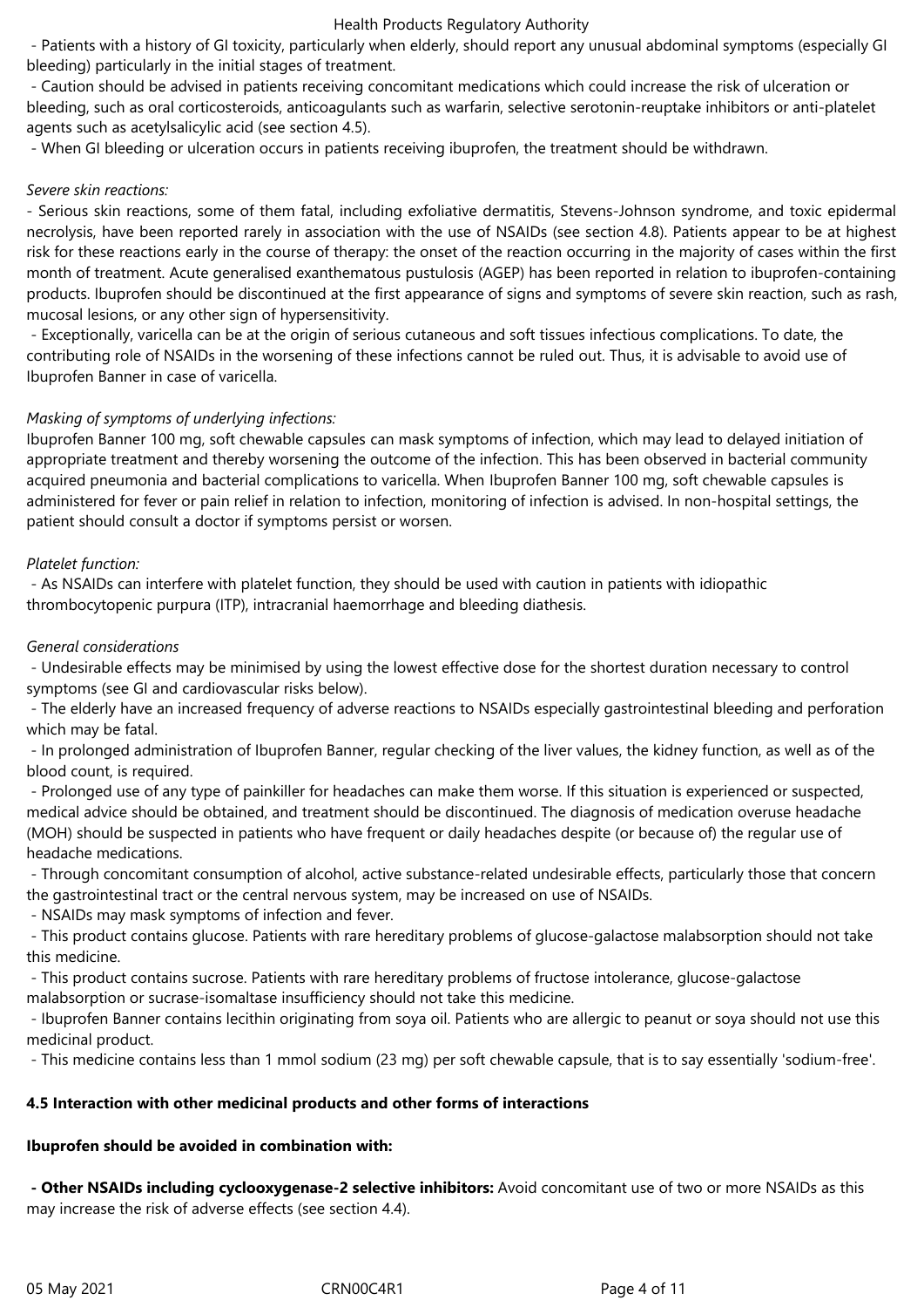**- Acetylsalicylic acid:** Concomitant administration of ibuprofen and acetylsalicylic acid is not generally recommended because of the potential of increased adverse effects.

Experimental data suggest that ibuprofen may competitively inhibit the effect of low dose acetylsalicylic acid on platelet aggregation when they are dosed concomitantly. Although there are uncertainties regarding extrapolation of these data to the clinical situation, the possibility that regular, long-term use of ibuprofen may reduce the cardioprotective effect of low-dose acetylsalicylic acid cannot be excluded. No clinically relevant effect is considered to be likely for occasional ibuprofen use (see section 5.1).

#### **Ibuprofen should be used with caution in combination with:**

 **- Anticoagulants:** NSAIDS may enhance the effects of anti-coagulants, such as warfarin (See section 4.4).

 **- Antihypertensives (ACE inhibitors, beta-receptor-blockers and angiotensin II antagonists) and diuretics:** NSAIDs may diminish the effect of these drugs. Diuretics can increase the risk of nephrotoxicity of NSAIDs. In some patients with compromised renal function (e.g. dehydrated patients or elderly patients with compromised renal function) the co-administration of an ACE inhibitor, beta-receptor-blocker or angiotensin-II antagonist and agents that inhibit cyclo-oxygenase may result in further deterioration of renal function, including possible acute renal failure, which is usually reversible. Therefore, the combination should be administered with caution, especially inthe elderly. Patients should be adequately hydrated, and consideration should be given to monitoring of renal function after initiation of concomitant therapy, and periodically thereafter. In particular, concomitant use of potassium-sparing diuretics may increase the risk of hyperkalaemia.

**- Corticosteroids:** As these may increase the risk of gastrointestinal ulceration or bleeding (see Section 4.4).

 **- Anti-platelet agents and selective serotonin reuptake inhibitors (SSRIs):** Increased risk of gastrointestinal bleeding (see section 4.4).

 **- Cardiac glycosides:** NSAIDs may exacerbate cardiac failure, reduce GFR and increase plasma glycoside levels. The concomitant use of Ibuprofen Banner with digoxin preparations may increase serum level of digoxin. A check of serum digoxin is not as a rule required on correct use (maximum over 3 or 4 days).

 **- Lithium and phenytoin:** There is evidence for potential increases in plasma levels of these medicinal products when co-administered with ibuprofen. If used correctly (maximum over 3 or 4 days), monitoring of the plasma concentrations of lithium or phenytoin is usually not needed.

 **- Probenecid and sulfinpyrazon:** Medicinal products that contain probenecid or sulfinpyrazon may delay the excretion of ibuprofen.

 **- Methotrexate:** There is a potential for an increase in plasma methotrexate.

 **- Ciclosporin:** Increased risk of nephrotoxicity.

 **- Mifepristone:** NSAIDs should not be used for 8-12 days after mifepristone administration as NSAIDs can reduce the effect of mifepristone.

 **- Tacrolimus:** Possible increased risk of nephrotoxicity when NSAIDs are given with tacrolimus.

 **- Zidovudine:** Increased risk of haematological toxicity when NSAIDs are given with zidovudine. There is evidence of an increased risk haemarthroses and haematoma in HIV (+) haemophiliacs receiving concurrent treatment with zidovudine and ibuprofen.

 **- Quinolone antibiotics:** Animal data indicate that NSAIDs can increase the risk of convulsions associated with quinolone antibiotics. Patients taking NSAIDs and quinolones may have an increased risk of developing convulsions.

 **- Oral hypoglycemic agents:** Inhibition of metabolism of sulfonylurea drugs, prolonged half-life and increased risk of hypoglycaemia.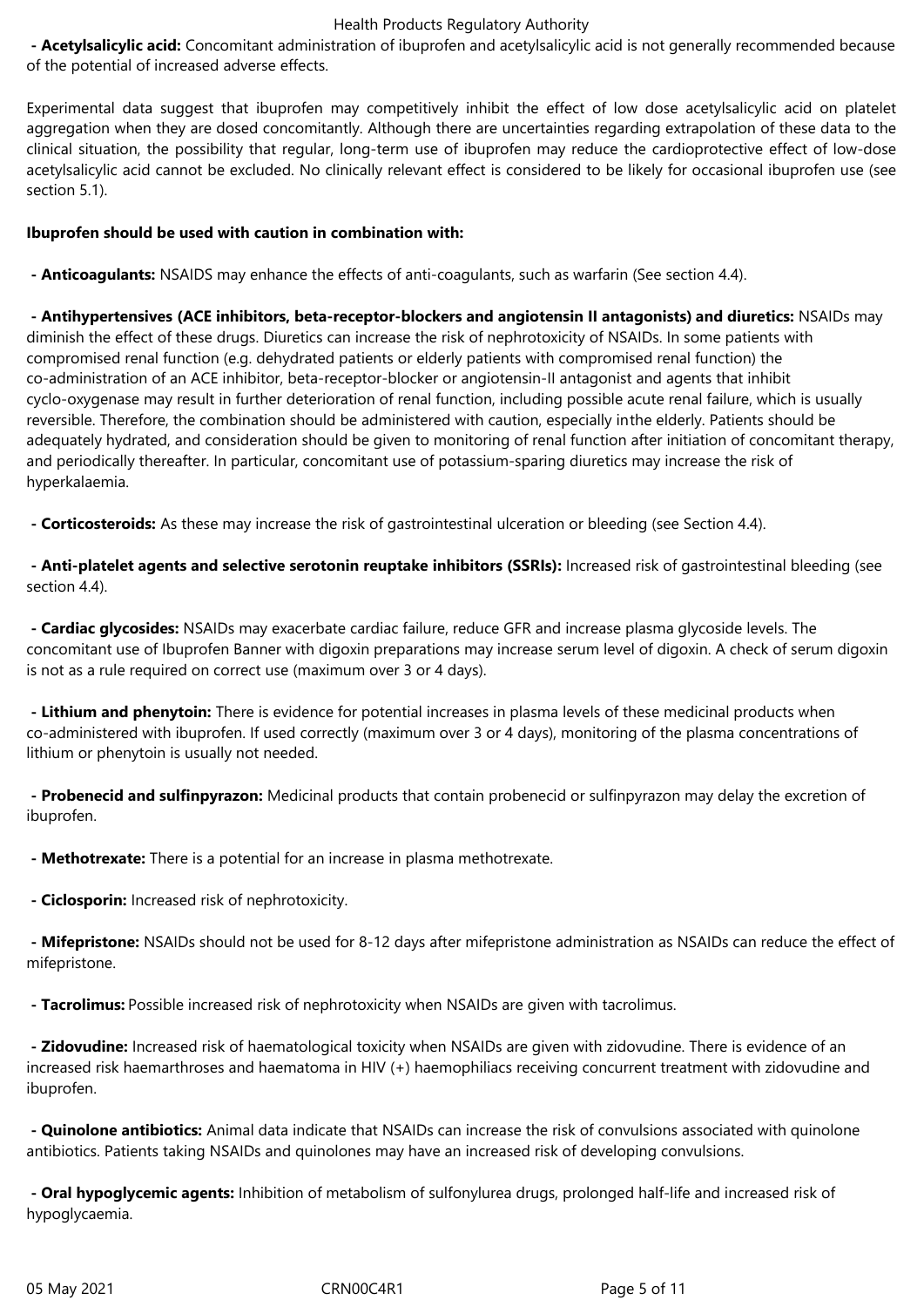**- Aminoglycosides:** NSAIDs may reduce the excretion of aminoglycosides. Children: Care should be taken with concomitant treatment with ibuprofen and aminoglycosides.

 **- CYP2C9 inhibitors:** Concomitant administration of ibuprofen with CYP2C9 inhibitors may increase the exposure to ibuprofen (CYP2C9 substrate). In a study with voriconazole and fluconazole (CYP2C9 inhibitors), an increased S(+)-ibuprofen exposure by approximately 80 to 100% has been shown. Reduction of the ibuprofen dose should be considered when potent CYP2C9 inhibitors are administered concomitantly, particularly when high-dose ibuprofen is administered with either voriconazole and fluconazole.

 **- Baclofen:** Baclofen toxicity may develop after starting ibuprofen.

- **Ritonavir:** Ritonavir may increase the plasma concentrations of NSAIDs.
- **Captopril:** Experimental studies indicate that ibuprofen inhibits the sodium excretion effect of captopril.

 **- Cholestyramine**: At concomitant administration of ibuprofen and cholestyramine the absorption of ibuprofen is delayed and decreased (25%). The medicinal products should be administered with a few hours interval.

 **- Herbal extracts:** Ginkgo biloba may potentiate the risk of bleeding with NSAIDs.

## **4.6 Fertility, pregnancy and lactation**

## **Pregnancy**

Inhibition of prostaglandin synthesis may adversely affect the pregnancy and/or the embryo/foetal development.

Data from epidemiological studies suggest an increased risk of miscarriage and of cardiac malformations and gastroschisis after use of prostaglandin synthesis inhibitors in early pregnancy. The absolute risk for cardiovascular malformation was increased from less than 1%, up to approximately 1.5 %. The risk is believed to increase with dose and duration of therapy. In animals, administration of a prostaglandin synthesis inhibitor has been shown to result in increased pre- and post-implantation loss and embryo-foetal lethality. In addition, increased incidences of various malformations, including cardiovascular, have been reported in animals given a prostaglandin synthesis inhibitor during the organogenetic period.

During the first and second trimester of pregnancy, ibuprofen should not be given unless clearly necessary. If ibuprofen is used by a woman attempting to conceive, or during the first and second trimester of pregnancy, the dose should be kept as low and duration of treatment as short as possible.

During the third trimester of pregnancy, all prostaglandin synthesis inhibitors may expose the foetus to:

- cardiopulmonary toxicity (with premature closure of the ductus arteriosus and pulmonary hypertension);
- renal dysfunction, which may progress to renal failure with oligo-hydroamniosis;

the mother and the neonate, at the end of pregnancy, to:

- possible prolongation of bleeding time, an anti-aggregating effect which may occur even at very low doses.

- inhibition of uterine contractions resulting in delayed or prolonged labour.

Consequently, ibuprofen is contraindicated during the third trimester of pregnancy (see section 4.3).

#### **Breastfeeding**

Ibuprofen and its metabolites pass only in low concentrations into breast milk. Since harmful effects to infants have not become known to date, interruption of breast-feeding is usually not necessary during short-term treatment with the recommended dose (see section 4.2).

#### **Fertility**

There is some evidence that drugs which inhibit cylooxygenase/prostglandin synthesis may cause impairment of female fertility by an effect on ovulation. This is reversible on withdrawal of treatment.

#### **4.7 Effects on ability to drive and use machines**

Ibuprofen Banner has no or negligible influence on the ability to drive and use machines.

#### **4.8 Undesirable effects**

The list of the following undesirable effects comprises all undesirable effects that have become known under treatment with ibuprofen, also those under high-dose long-term therapy in rheumatism patients. The stated frequencies, which extend beyond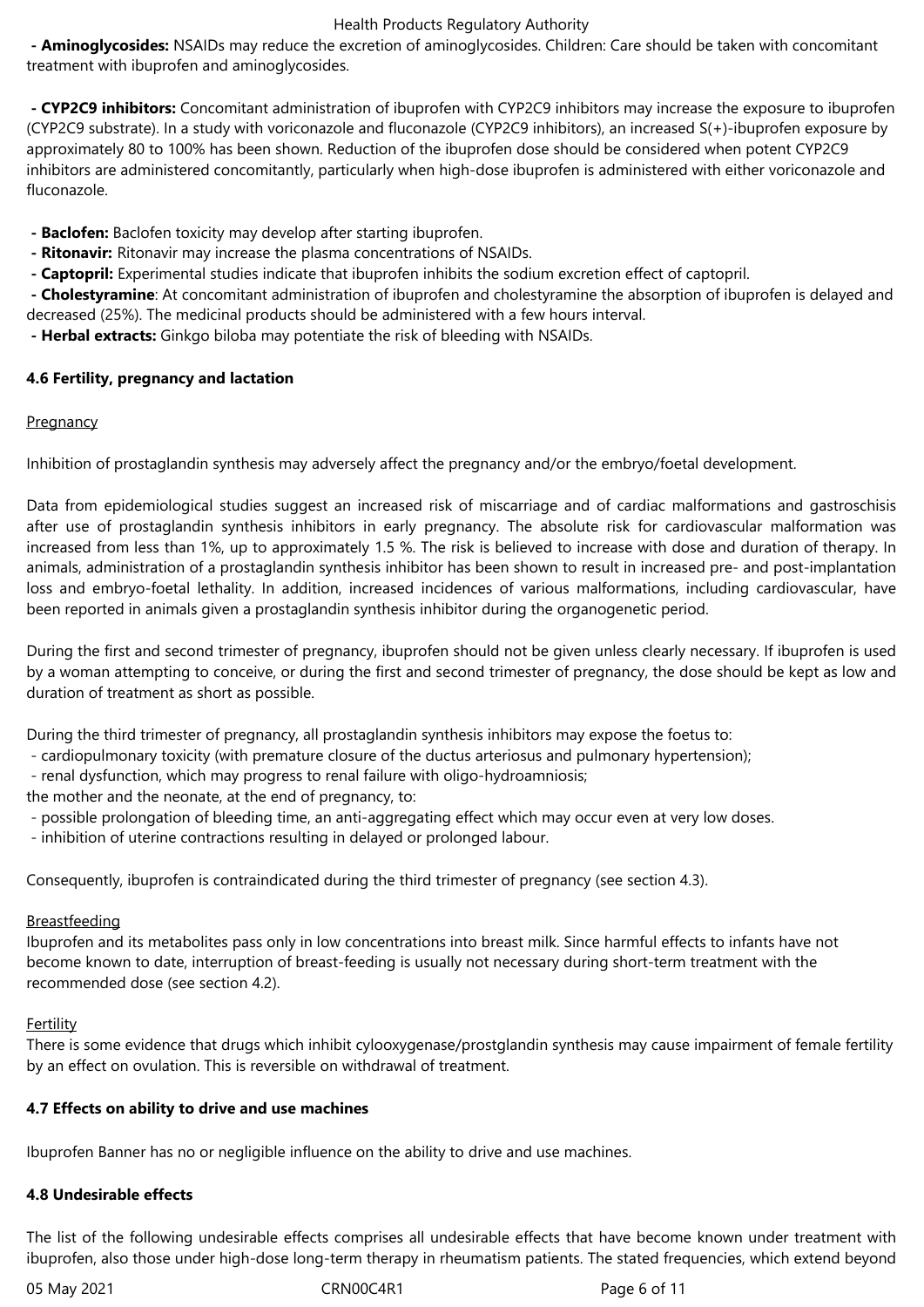very rare reports, refer to the short-term use of daily doses up to a maximum of 1200 mg ibuprofen for oral dosage forms and a maximum of 1800 mg for suppositories.

With the following adverse drug reactions, it must be accounted for that they are predominantly dose-dependent and vary inter-individually.

Adverse events which have been associated with Ibuprofen are given below, listed by system organ class and frequency. Frequencies are defined as:

Very common (≥1/10) Common (≥1/100 to <1/10) Uncommon (≥1/1,000 to <1/100) Rare (≥1/10,000 to <1/1,000) Very rare (<1/10,000) Not known (cannot be estimated from the available data)

Within each frequency grouping, adverse events are presented in order of decreasing seriousness.

The adverse events observed most often are gastrointestinal in nature. Adverse events are mostly dose-dependent, in particular the risk of occurrence of gastrointestinalbleeding which is dependent on the dosage range and duration of treatment. Peptic ulcers, perforation or GI bleeding, sometimes fatal, particularly in the elderly may occur (see section 4.4). Nausea, vomiting, diarrhoea, flatulence, constipation, dyspepsia, abdominal pain, melaena, haematemesis, ulcerative stomatitis, exacerbation of colitis and Crohn's disease (see section 4.4) have been reported following administration. Less frequently, gastritis has been observed.

Oedema, hypertension and cardiac failure have been reported in association with NSAID treatment.

Clinical studies suggest that use of ibuprofen, particularly at high dose (2400 mg daily), may be associated with a small increased risk of arterial thrombotic events (for example myocardial infarction or stroke) (see section 4.4).

Exacerbation of infection-related inflammations (e.g. development of necrotising fasciitis) coinciding with the use of nonsteroidal anti-inflammatory drugs has been described. This is possibly associated with the mechanism of action of the nonsteroidal anti-inflammatory drugs.

If signs of an infection occur or get worse during use of Ibuprofen Banner, the patient is therefore recommended to go to a doctor without delay. It is to be investigated whether there is an indication for an antimicrobial/antibiotic therapy.

The blood count should be checked regularly in long-term therapy.

The patient is to be instructed to inform a doctor at once and no longer to take Ibuprofen Banner if one of the symptoms of hypersensitivity reactions occurs, which can happen even on first use, the immediate assistance of a doctor is required.

The patient is to be instructed to withdraw the medicinal product and to go to a doctor immediately if severe pain in the upper abdomen or melaena or haematemesis occurs.

| <b>System Organ Class</b>            | <b>Frequency</b> | <b>Adverse Events</b>                                                                                                                                                                                                                                                                                                                                                                                                                           |  |  |
|--------------------------------------|------------------|-------------------------------------------------------------------------------------------------------------------------------------------------------------------------------------------------------------------------------------------------------------------------------------------------------------------------------------------------------------------------------------------------------------------------------------------------|--|--|
| Infections and infestations          | Very rare        | Exacerbation of infection-related inflammations (e.g. development of<br>necrotising fasciitis), in exceptional cases, severe skin infections and<br>soft-tissue complications may occur during a varicella infection                                                                                                                                                                                                                            |  |  |
| Blood and Lymphatic System Disorders | Very rare        | Haematopoietic disorders (anaemia, leukopenia, thrombocytopenia,<br>pancytopenia, agranulocytosis). The first signs may be fever, sore<br>throat, superficial mouth ulcers, flu-like symptoms, severe exhaustion,<br>nose and skin bleeding and bruising. In such cases, the patient<br>should be advised to discontinue this medicinal product, to avoid<br>any self-medication with analgesics or antipyretics and to consult a<br>physician. |  |  |
|                                      |                  | Hypersensitivity reactions consisting of 1                                                                                                                                                                                                                                                                                                                                                                                                      |  |  |
| Immune System Disorders              | <b>Uncommon</b>  | Urticaria and pruritus                                                                                                                                                                                                                                                                                                                                                                                                                          |  |  |
|                                      | Very rare        | Severe hypersensitivity reactions. Symptoms could be: facial, tonque                                                                                                                                                                                                                                                                                                                                                                            |  |  |
| 05 May 2021                          | CRN00C4R1        | Page 7 of 11                                                                                                                                                                                                                                                                                                                                                                                                                                    |  |  |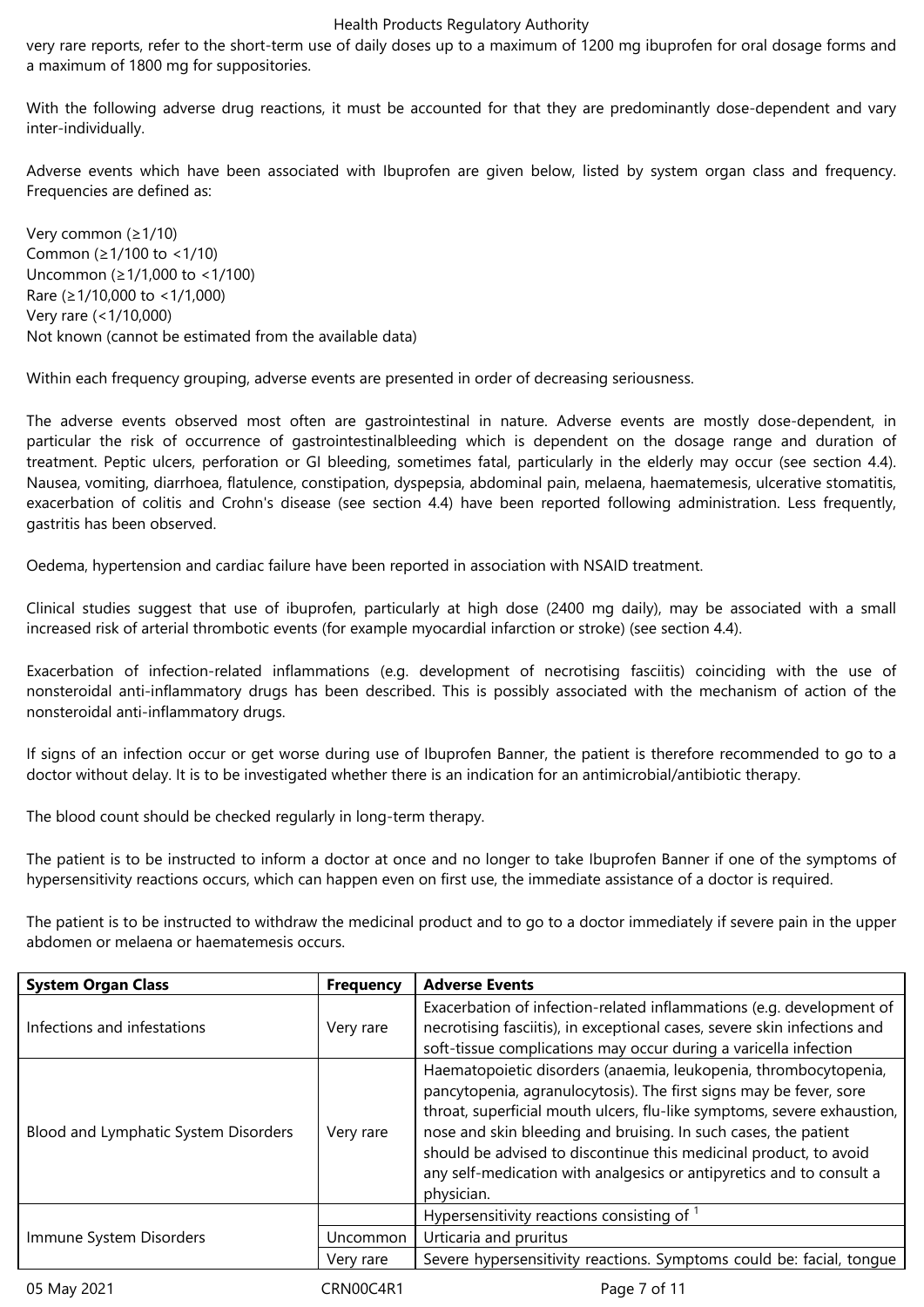|                                        |           | Exacerbation of asthma                                                                                                                |
|----------------------------------------|-----------|---------------------------------------------------------------------------------------------------------------------------------------|
|                                        | Not Known | Respiratory tract reactivity comprising asthma, bronchospasm or                                                                       |
|                                        |           | dyspnoea                                                                                                                              |
| Psychiatric disorders                  | Very rare | Psychotic reactions, depression                                                                                                       |
|                                        |           | Central nervous disturbances such as headache, dizziness,                                                                             |
| Nervous System Disorders               | Uncommon  | sleeplessness, agitation, irritability or tiredness                                                                                   |
|                                        | Very rare | Aseptic meningitis <sup>2</sup>                                                                                                       |
| Eye disorders                          | Uncommon  | Visual disturbances                                                                                                                   |
| Ear and labyrinth disorders            | Rare      | Tinnitus                                                                                                                              |
| Cardiac Disorders                      | Very rare | Cardiac failure, palpitations and oedema myocardial infarction                                                                        |
| Vascular Disorders                     | Very rare | Hypertension, vasculitis                                                                                                              |
|                                        | Common    | Gastrointestinal complaints such as abdominal pain, nausea and<br>dyspepsia. Diarrhoea, flatulence, constipation, heartburn, vomiting |
|                                        |           | and slight gastro-intestinal blood losses that may cause anaemia in                                                                   |
|                                        | Uncommon  | exceptional cases.                                                                                                                    |
| <b>Gastrointestinal Disorders</b>      |           | Gastrointestinal ulcers, perforation or GI bleeding, ulcerative                                                                       |
|                                        |           | stomatitis, exacerbation of colitis and Crohn's disease (see section                                                                  |
|                                        | Very rare | 4.4), gastritis                                                                                                                       |
|                                        |           | Oesophagitis, formation of intestinal diaphragm-like strictures,                                                                      |
|                                        |           | pancreatitis.                                                                                                                         |
| <b>Hepatobiliary Disorders</b>         | Very rare | Hepatic dysfunction, hepatic damage, particularly in long-term                                                                        |
|                                        |           | therapy, hepatic failure, acute hepatitis                                                                                             |
|                                        | Uncommon  | Various skin rashes                                                                                                                   |
|                                        | Very rare | Severe forms of skin reactions such as bullous reactions including                                                                    |
|                                        |           | Stevens-Johnson syndrome, erythema multiforme and toxic                                                                               |
| Skin and Subcutaneous Tissue Disorders | Not Known | epidermal necrolysis, alopecia                                                                                                        |
|                                        |           | Drug reaction with eosinophilia and systemic symptoms (DRESS                                                                          |
|                                        |           | syndrome). Acute generalised exanthematous pustulosis (AGEP),                                                                         |
|                                        |           | photosensitive reactions.                                                                                                             |
|                                        | Rare      | Kidney-tissue damage (papillary necrosis) and elevated urea                                                                           |
|                                        |           | concentrations in the blood may also occur rarely; elevated uric acid<br>concentrations in the blood.                                 |
| Renal and Urinary Disorders            |           |                                                                                                                                       |
|                                        | Very rare | Formation of oedemas, particularly in patients with arterial<br>hypertension or renal insufficiency, nephrotic syndrome, interstitial |
|                                        |           | nephritis that may be accompanied by acute renal insufficiency.                                                                       |
| Investigations                         | Rare      | Decreased haemoglobin levels                                                                                                          |
|                                        |           |                                                                                                                                       |

#### **Description of Selected Adverse Reactions**

<sup>1</sup>Hypersensitivity reactions have been reported following treatment with ibuprofen. These may consist of (a) non-specific allergic reaction and anaphylaxis, (b) respiratory tract activity comprising asthma, aggravated asthma, bronchospasm or dyspnoea, or (c) assorted skin disorders, including rashes of various types, pruritus, urticaria, purpura, angioedema and, more rarely, exfoliative and bullous dermatoses (including toxic epidermal necrolysis, Stevens-Johnson Syndrome and erythema multiforme).

 $^2$ The pathogenic mechanism of drug-Induced aseptic meningitis is not fully understood. However, the available data on NSAID-related aseptic meningitis points to an immune reaction (due to a temporal relationship with drug intake, and disappearance of symptoms after drug discontinuation). Of note, single cases of symptoms of aseptic meningitis (such as stiff neck, headache, nausea, vomiting, fever or clouding of consciousness) have been observed during treatment with ibuprofen in patients with existing auto-immune disorders (such as systemic lupus erythematosus, mixed connective tissue disease).

#### Reporting of suspected adverse reactions

Reporting suspected adverse reactions after authorisation of the medicinal product is important. It allows continued monitoring of the benefit/risk balance of the medicinal product. Healthcare professionals are asked to report any suspected adverse reactions via HPRA Pharmacovigilance, Website: www.hpra.ie.

# **4.9 Overdose**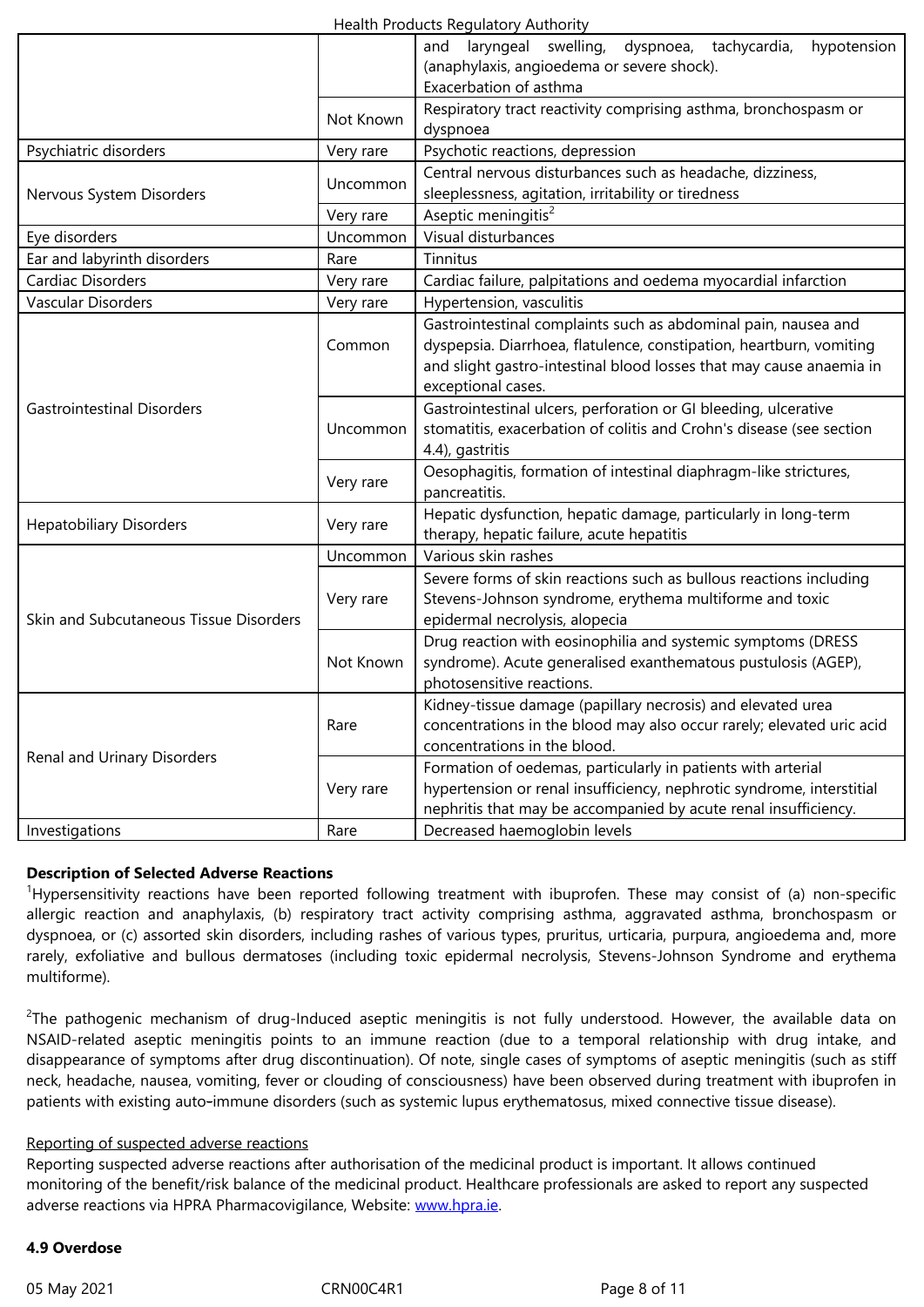In children ingestion of more than 400 mg/kg may cause symptoms of toxicity whilst a risk of toxic effects should not be excluded with a dose above 100 mg/kg. In adults the dose response effect is less clear cut. The half-life in overdose is 1.5-3 hours.

#### Symptoms

Most patients who have ingested clinically important amounts of NSAIDs will develop no more than nausea, vomiting, epigastric pain, or more rarely diarrhoea. Nystagmus, blurred vision, tinnitus, headache and gastrointestinal bleeding are also possible. In more serious poisoning, toxicity is seen in the central nervous system, manifesting as vertigo, dizziness, drowsiness, occasionally excitation and disorientation or coma. Occasionally patients develop convulsions. In serious poisoning metabolic acidosis may occur. Hypothermia and hyperkalaemia may occur and the prothrombin time/ INR may be prolonged, probably due to interference with the actions of circulating clotting factors. Acute renal failure,liver damage, hypotension, respiratory depression and cyanosis may occur. Exacerbation of asthma is possible in asthmatics.

#### **Management**

Management should be symptomatic and supportive and include the maintenance of a clear airway and monitoring of cardiac and vital signs until stable. Consider oral administration of activated charcoal if the patient presents within 1 hour of ingestion of a potentially toxic amount. If frequent or prolonged, convulsions should be treated with intravenous diazepam or lorazepam. Give bronchodilators for asthma.

#### **5 PHARMACOLOGICAL PROPERTIES**

#### **5.1 Pharmacodynamic properties**

Pharmacotherapeutic group: Anti-inflammatory and antirheumatic products, non steroids; propionic acid derivatives, ATC code: M01A E01

Ibuprofen is a propionic acid derivative NSAID that has demonstrated its efficacy by inhibition of prostaglandin synthesis. In humans ibuprofen reduces inflammatory pain, swellings and fever. Furthermore, ibuprofen reversibly inhibits platelet aggregation.

Experimental data suggest that ibuprofen may competitively inhibit the effect of low dose acetylsalicylic acid on platelet aggregation when they are dosed concomitantly. Some pharmacodynamic studies show that when single doses of ibuprofen 400 mg were taken within 8 h before or within 30 min after immediate release acetylsalicylic acid dosing (81 mg), a decreased effect of acetylsalicylic acid on the formation of thromboxane or platelet aggregation occurred. Although there are uncertainties regarding extrapolation of these data to the clinical situation, the possibility that regular, long-term use of ibuprofen may reduce the cardioprotective effect of low-dose acetylsalicylic acid cannot be excluded. No clinically relevant effect is considered to be likely for occasional ibuprofen use (see section 4.5).

#### **5.2 Pharmacokinetic properties**

 **- Absorption**: On oral application, ibuprofen is already partly absorbed in the stomach and then completely in the small intestine.

 **- Distribution**: Plasma-protein binding about 99%, peak plasma levels occur 1-2 hours after administration of ibuprofen in solid oral immediate-release formulation.

 **- Biotransformation**: Following hepatic metabolisation (hydroxylation, carboxylation), the pharmacologically inactive metabolites are completely eliminated, mainly renally (90%), but also with the bile.

 **- Elimination**: The elimination half-life in healthy individuals and those with liver and kidney diseases is 1.8-3.5 hours.

In limited studies, ibuprofen appears in the breast milk in very low concentrations.

The pharmacokinetic parameters of ibuprofen in children are comparable with those in adults.

#### **5.3 Preclinical safety data**

The sub-chronic and chronic toxicity of ibuprofen in animal experiments was observed principally as lesions and ulcerations in the gastro-intestinal tract. In vitro and in vivo studies gave no clinically relevant evidence of a mutagenic potential of ibuprofen.

05 May 2021 **CRNOOC4R1** CRNOOC4R1 **Page 9 of 11**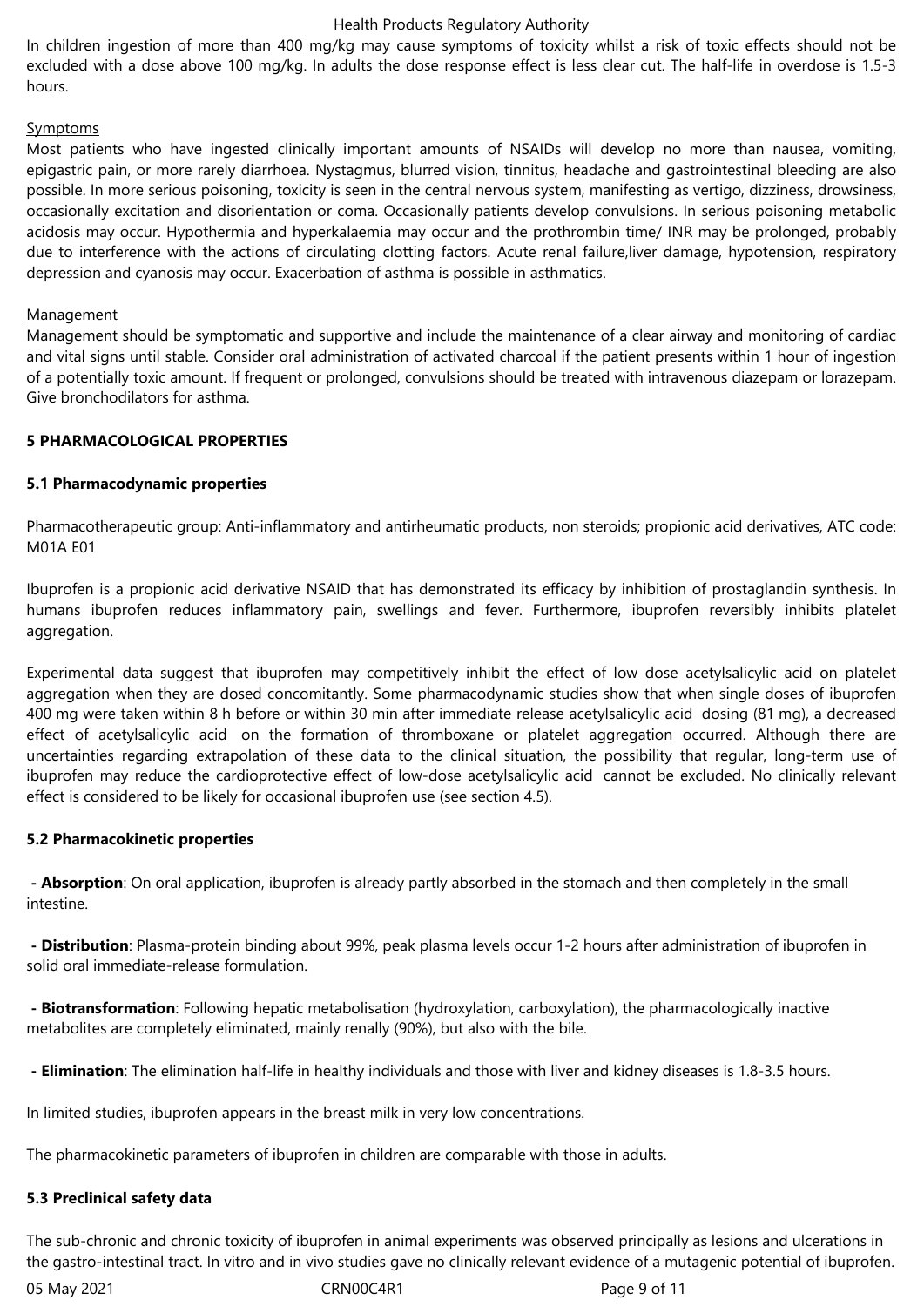In studies in rats and mice no evidence of carcinogenic effects of ibuprofen was found. Ibuprofen led to an inhibition of ovulation in rabbits and impaired implantation in various animal species (rabbit, rat, mouse). Experimental studies in rats and rabbits have shown that ibuprofen crosses the placenta. Following administration of maternotoxic doses, an increased rate of malformations (ventricular septal defects) occurred in the progeny of rats.

# **6 PHARMACEUTICAL PARTICULARS**

## **6.1 List of excipients**

Gelatin Purified water Glucose, liquid Sucrose Fumaric acid (E297) Sucralose Citric acid (E330) Acesulfame K (E950) Disodium edetate Glycerin Natural Orange Flavour\*

\*The flavour contains: (R)-p-mentha-1,8-diene (d-limonene), Ethyl acetate and Alpha-Pinene

# *Capsule printing* Opacode White NS-78-18011\*\*

\*\*The ink contains: Purified water, titanium dioxide (E171), propylene glycol, isopropyl alcohol, HPMC 2910/hypromellose 3cP (E464)

*Processing Aids* Medium Chain Triglycerides Isopropyl alcohol Lecithin

# **6.2 Incompatibilities**

Not applicable.

# **6.3 Shelf life**

24 months.

#### **6.4 Special precautions for storage**

Do not store above 30°C.

# **6.5 Nature and contents of container**

Blisters formed of PVC/PE/PVdC/Al packed into cartons. Each carton may contain 2, 4, 6, 8, 10, 12, 14, 16, 18, 20, 22, 24, 26, 28, 30, 32 or 48 capsules. Not all pack sizes may be marketed.

#### **6.6 Special precautions for disposal**

Any unused medicinal product or waste material should be disposed of in accordance with local requirements.

# **7 MARKETING AUTHORISATION HOLDER**

05 May 2021 CRN00C4R1 Page 10 of 11